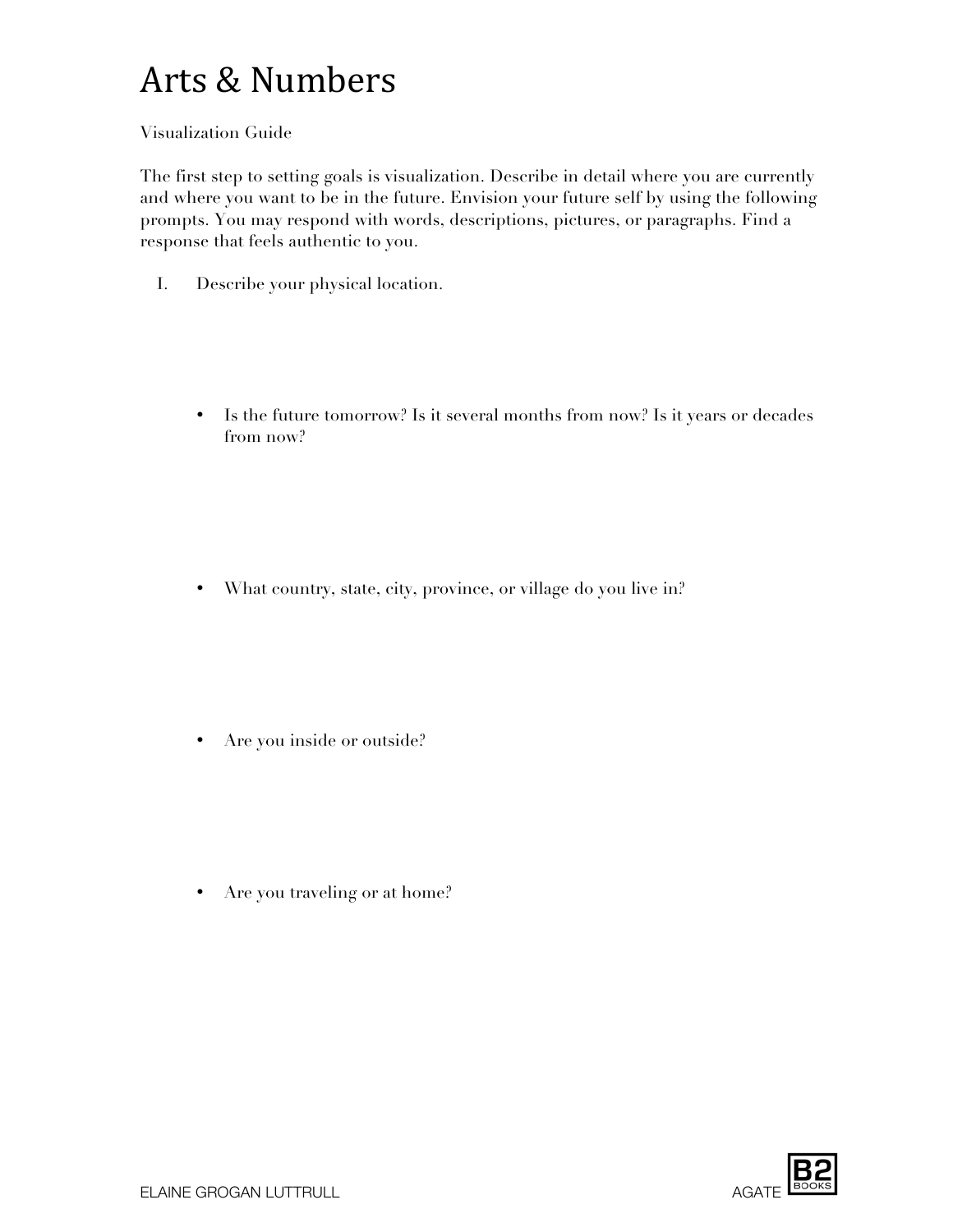II. Describe your home.

• What does it look like?

• How is it decorated?

• Is it comfortable?

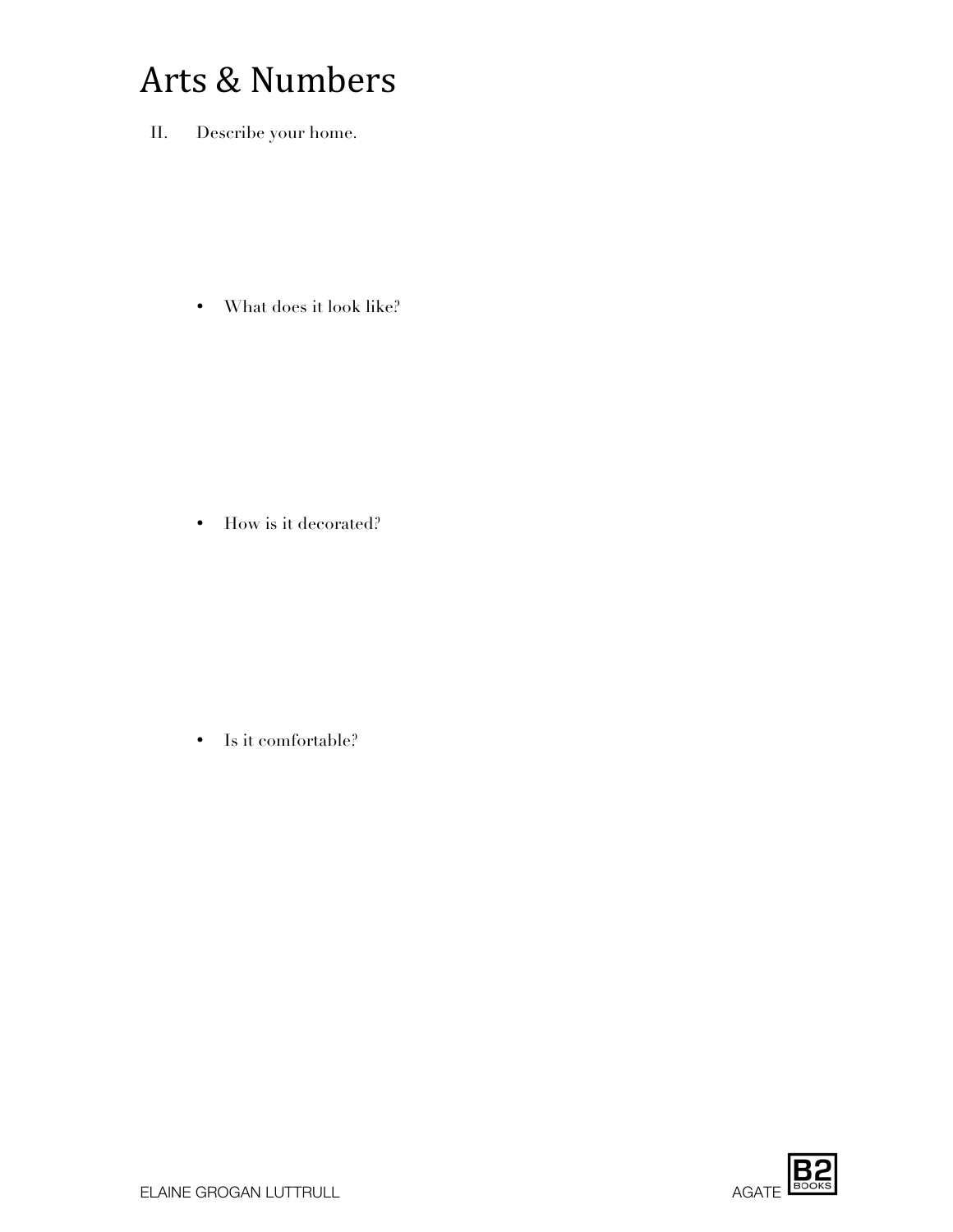III. Describe the people around you.

• Who is with you? How are they related to you?

• What are they doing?

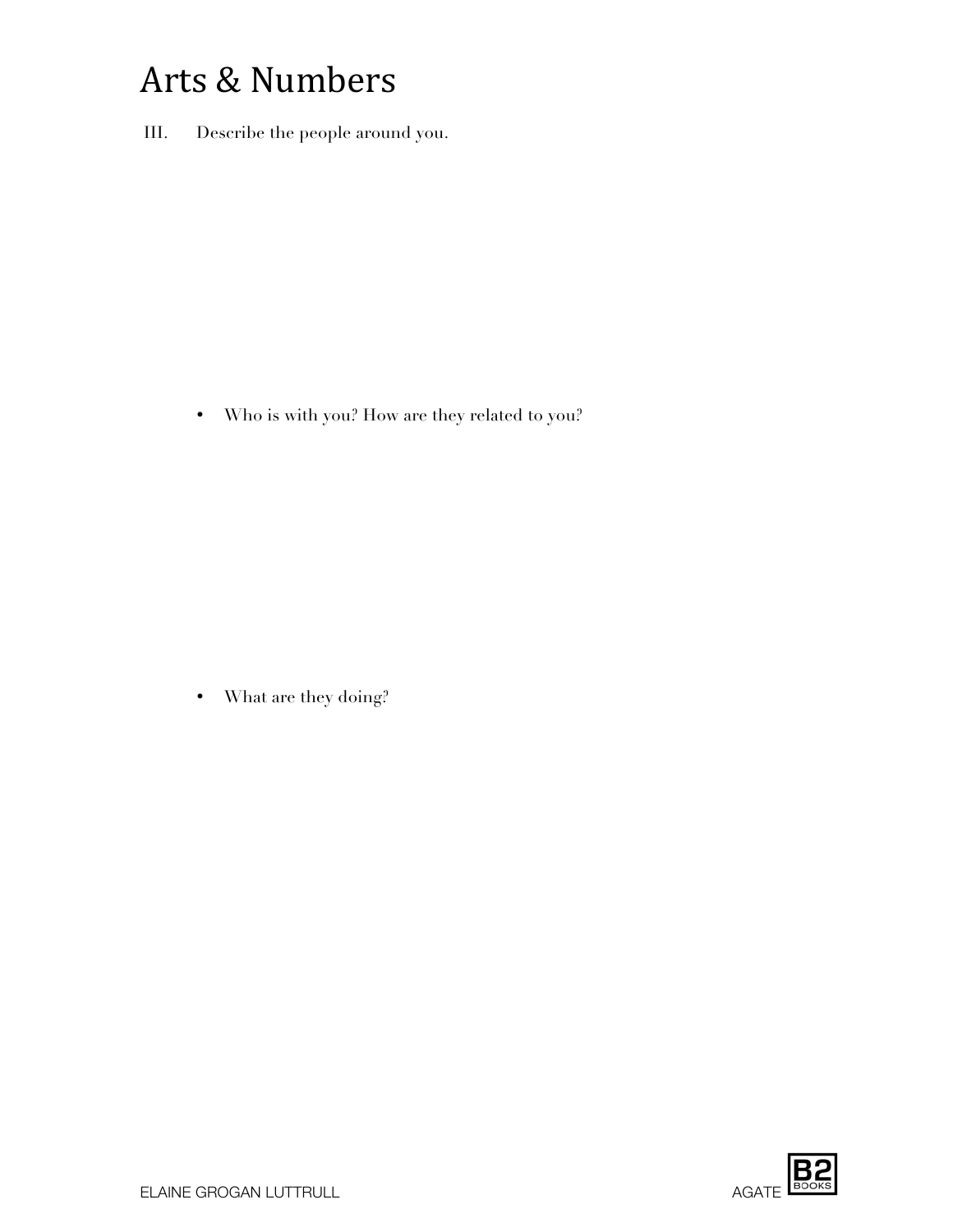IV. Describe your occupation.

• What are you doing?

• Is it a hobby or a profession?

• Do you enjoy it?